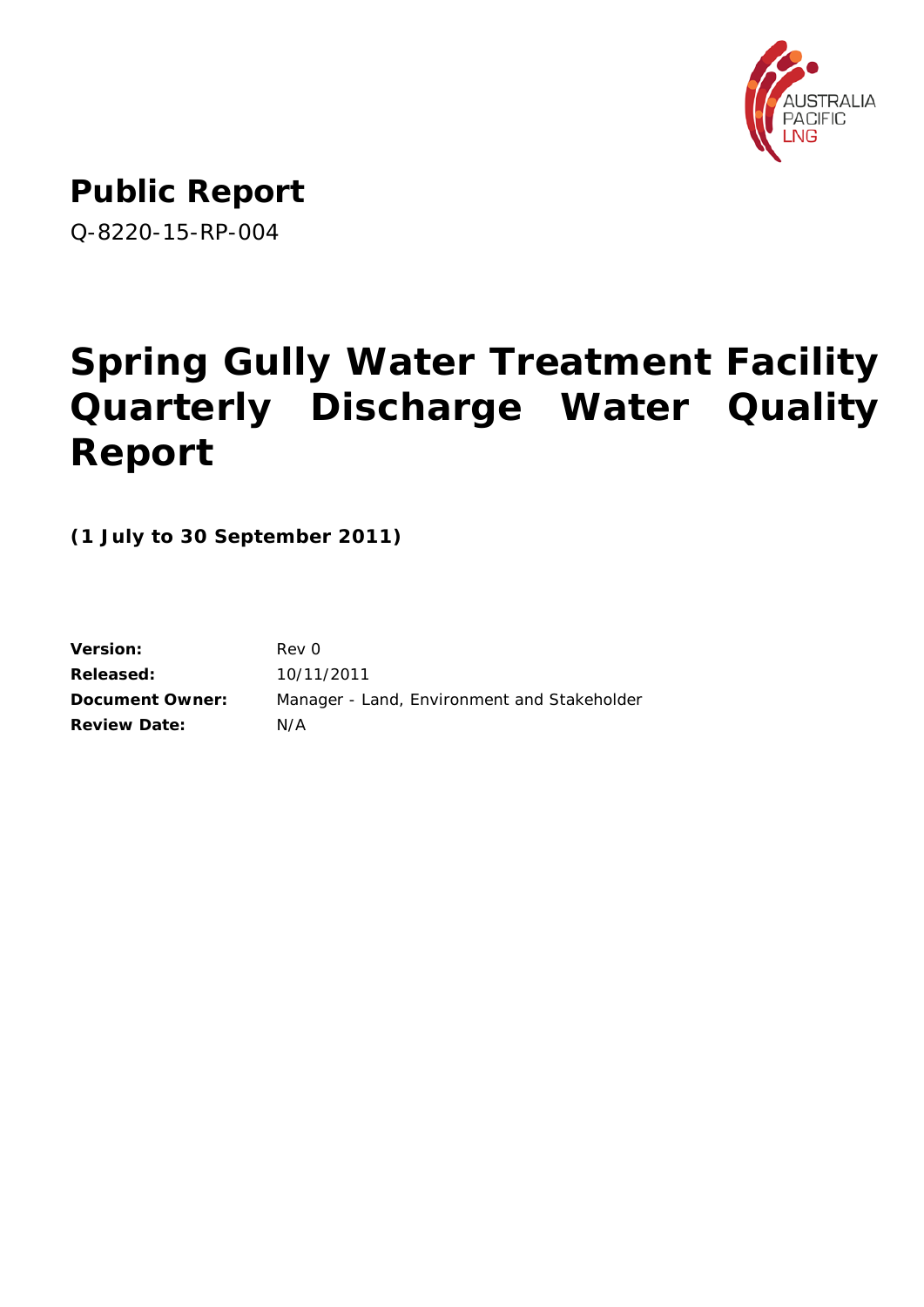

### **Contents**

| 1. Summary                                                                             | 3  |
|----------------------------------------------------------------------------------------|----|
| 2. Introduction                                                                        | 3  |
| 3. Spring Gully Water Treatment Facility Scheme Description                            | 5  |
| 3.1. Feed Pond                                                                         | 5  |
| 3.2. Filtration                                                                        | 6  |
| 3.3. Reverse Osmosis                                                                   | 6  |
| 3.4. Treated CSG Water Conditioning                                                    | 6  |
| 4. Approvals, Monitoring and Results                                                   | 6  |
| 4.1. Approvals                                                                         | 6  |
| 4.2. External Laboratory Monitoring                                                    | 6  |
| 4.3. SGWTF Online Indicator Monitoring                                                 | 8  |
| Attachment 1: Summary of Weekly Treated CSG Water Quality Monitoring<br><b>Results</b> | 9  |
| Glossary                                                                               | 13 |

| <b>ABBREVIATIONS &amp; ACRONYMS</b> | 14 |
|-------------------------------------|----|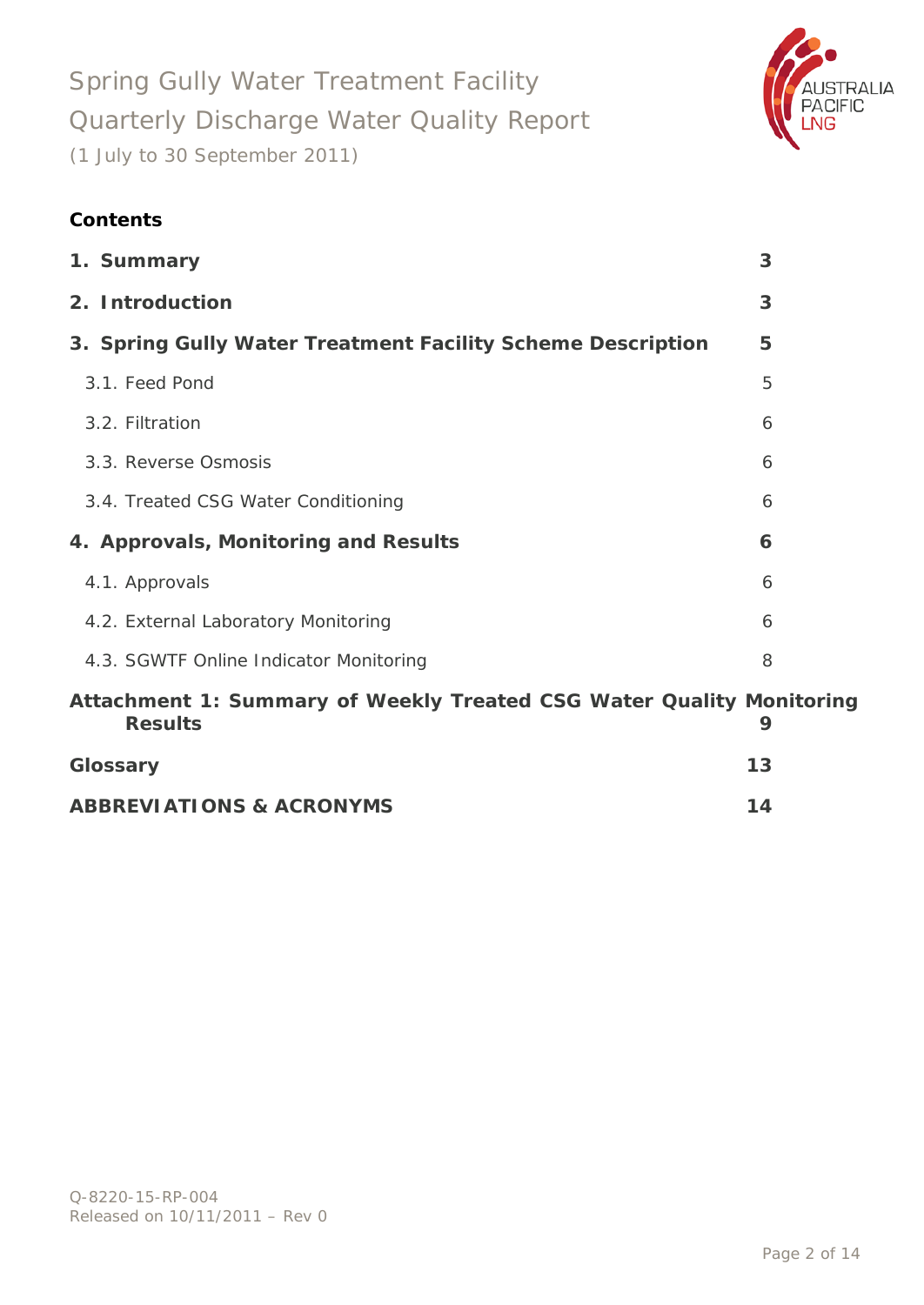

### <span id="page-2-0"></span>**1. Summary**

Australia Pacific LNG is a joint venture between Origin, ConocoPhillips and Sinopec, to deliver a coal seam gas (CSG) to liquefied natural gas (LNG) project which will deliver gas to domestic and overseas markets.

Australia Pacific LNG is the leading CSG producer in Queensland, supplying more than 40% of the State's domestic gas requirements.

The Spring Gully Water Treatment Facility (SGWTF) has been designed using the best available technology to treat water produced as part of the gas extraction process so that it can be put to a number of beneficial uses, primarily for irrigation of a 300 hectare pongamia plantation; and operations and construction activities. Any surplus treated CSG water is discharged into Eurombah Creek, which flows in to the Dawson River.

Further, Australia Pacific LNG is also proposing to undertake a trial to inject treated CSG water into the precipice sandstone aquifer.

The following reports a summary of water quality monitoring undertaken at Australia Pacific LNG's SGWTF during the third quarter of Year 2011.

### <span id="page-2-1"></span>**2. Introduction**

CSG production relies on the removal of water from the coal seams allowing gas to flow so that it can be readily extracted. The removed water is referred to as CSG water.

CSG water is brackish and highly alkaline in nature and therefore has very few applications for use. However, after treatment through a desalination process, CSG water can be put to effective and beneficial use.

The SGWTF is one of Australia Pacific LNG's major installations where CSG water is treated. The SGWTF uses the best available technologies to treat the water to a high standard.

Once treated, the CSG water is used onsite for Australia Pacific LNG's business activities including a 300 hectare Pongamia irrigation plantation and construction activities. This reduces Australia Pacific LNG's reliance on other water resources.

The potential to develop an aquifer injection project close to the SGWTF is also been considered as an alternative use for the treated CSG water. The trials for this project are due to start in the first quarter of 2012.

Finally, the remaining treated CSG water is discharged to the Eurombah Creek, which flows in to the Dawson River. The Dawson River is an essential resource to the local communities and landowners in the region. It is the principal drinking water supply for the Cracow, Theodore, Moura, Baralaba, and Duaringa Townships located greater than two hundred kilometres downstream from the SGWTF, as well as being used for agricultural irrigation and to support local industries. Protection is therefore vital to ensure its long term sustainable use. Modelling has shown that the treated CSG water discharged from SGWTF, on average makes up less than 1% of the total flow at the closest drinking water supply (i.e. at the Gyranda Weir).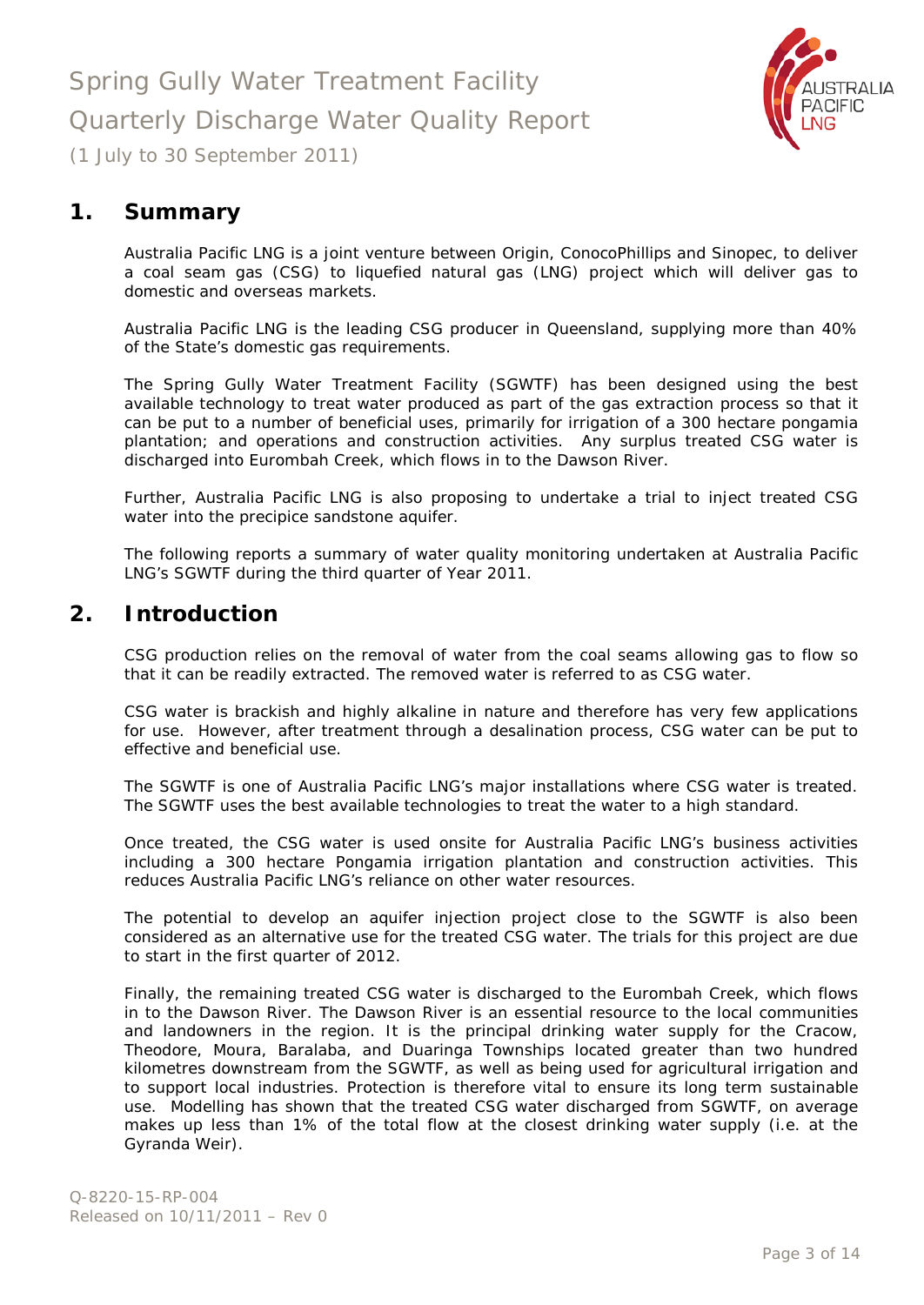



#### **Figure 1 - SGWTF Discharge Location**

To ensure the safety and reliability of the treated CSG water entering possible sources of drinking water, Australia Pacific LNG undertook a comprehensive monitoring program of water quality sampling, testing and reporting. This report summarises the results of that monitoring conducted during the third quarter (i.e. from 1 July to 30 September) Year 2011.

In presenting this information Australia Pacific LNG honours its commitment to providing transparency and ensuring the community, landowners and other key stakeholders have confidence that the treated CSG water can safely be discharged into a source of drinking water.

All the reporting is publically available and can be viewed and downloaded from the Australia Pacific LNG website at [www.aplng.com.au.](http://www.aplng.com.au/) Any enquiries relating to this report should be made to toll free number 1800 526 369.

Alternatively, general enquires can be made by email [\(contact@aplng.com.au\)](mailto:contact@aplng.com.au) or mail to Australia Pacific LNG Pty Limited, GPO Box 148, Brisbane, QLD, 4001.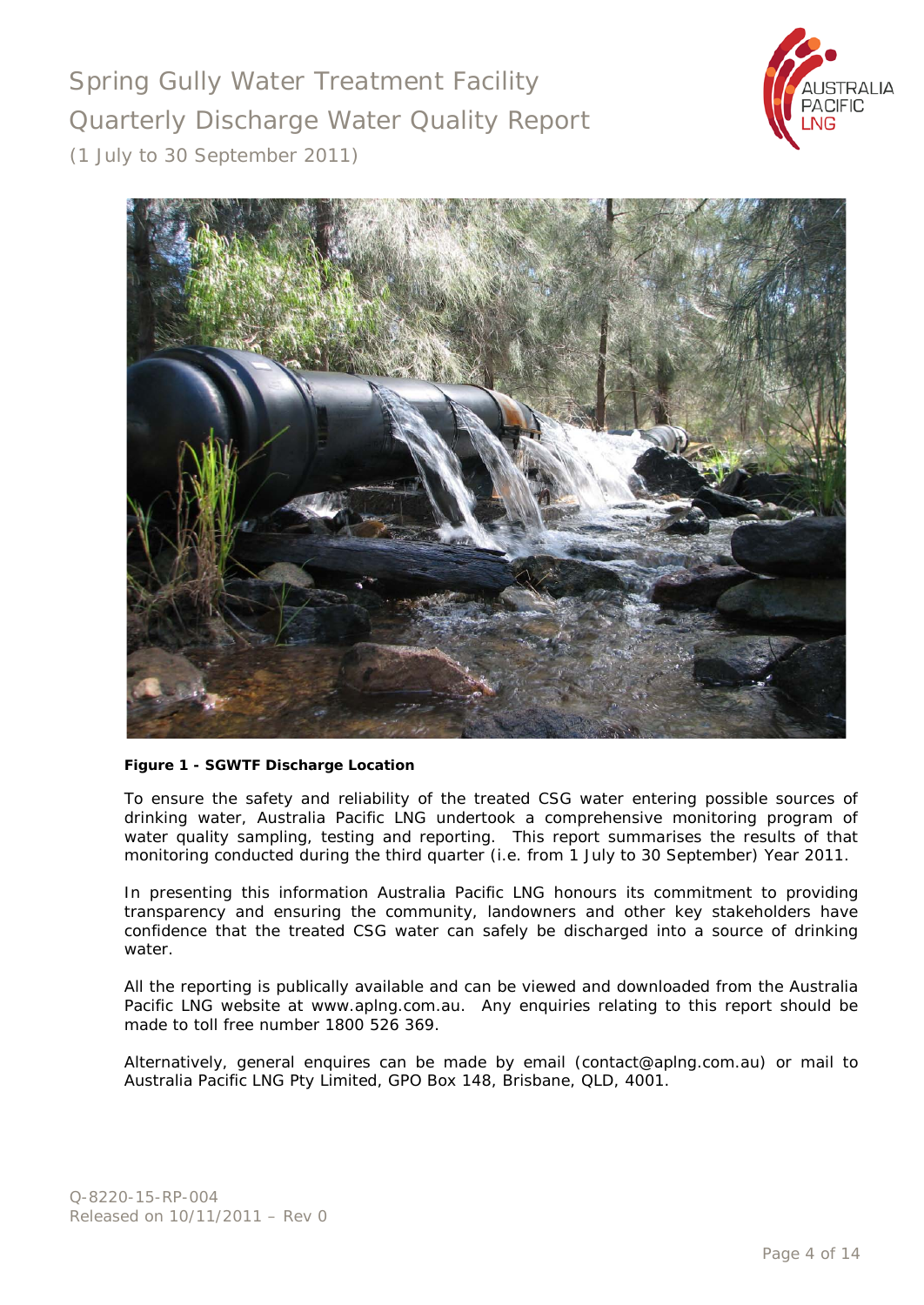

## <span id="page-4-0"></span>**3. Spring Gully Water Treatment Facility Scheme Description**

The SGWTF uses a series of water screening, filtration and desalination processes to remove impurities from the CSG water to ensure its safety and reliability for supply into a drinking water source and beneficial uses. The key treatment processes include:

- Feed pond;
- Filtration;
- Reverse osmosis; and
- Treated CSG water conditioning.



#### **Figure 2 – SGWTF Process Schematic**

#### <span id="page-4-1"></span>**3.1. Feed Pond**

Untreated CSG water gathered from the gas field is temporarily stored in a feed pond prior to its treatment by the SGWTF. The feed pond holds the CSG water for approximately one to two weeks. This allows the settlement of coarse suspended sediments and provides opportunity for the CSG water to aerate and oxygenate.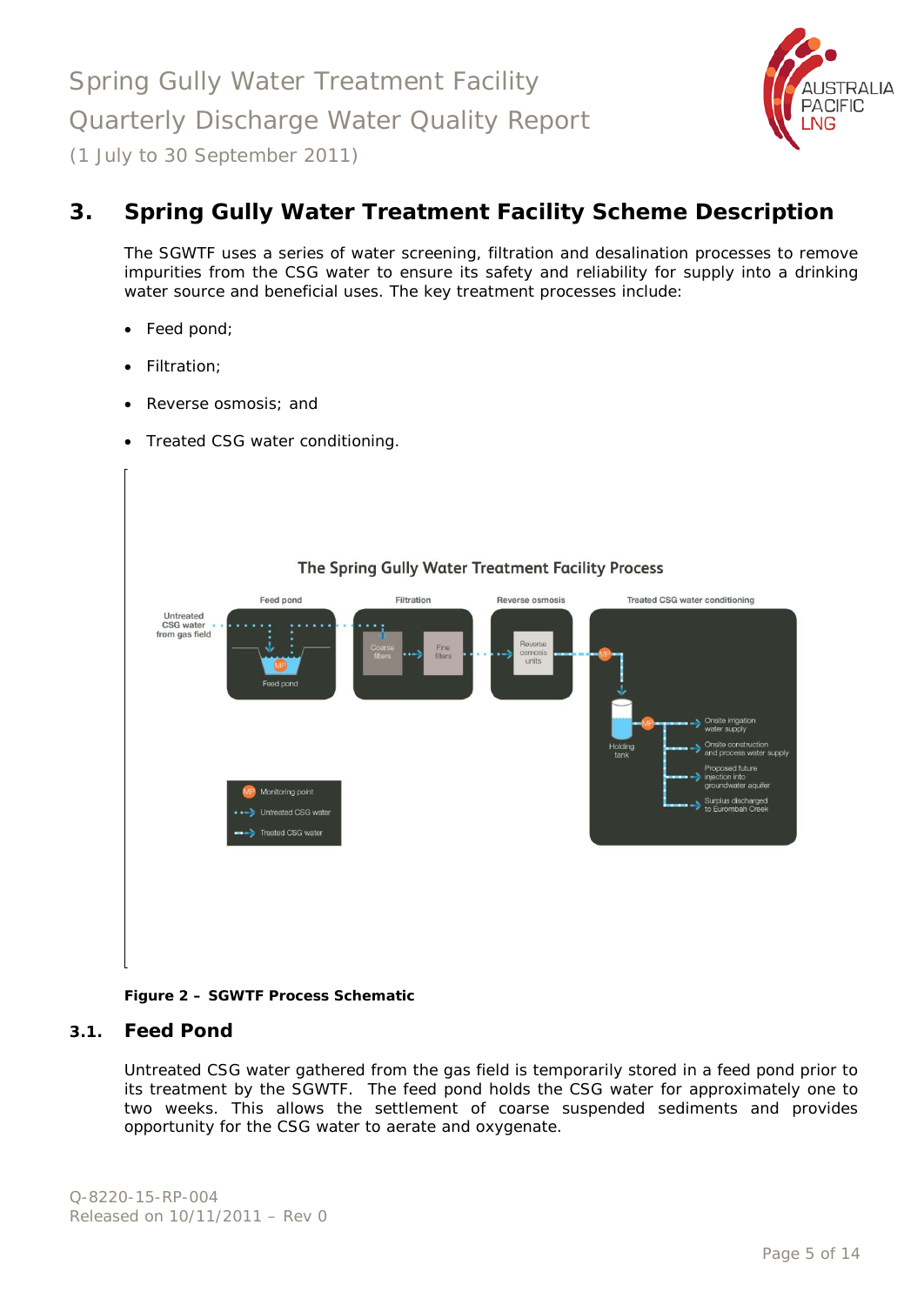

#### <span id="page-5-0"></span>**3.2. Filtration**

The CSG water is then passed through a coarse filter and then a fine filter to remove any particles or suspended sediments that have not settled within the feed pond. A disinfectant commonly used in domestic water treatment facilities is also added after the filtration process to protect the treatment system and membranes used in the following reverse osmosis process.

#### <span id="page-5-1"></span>**3.3. Reverse Osmosis**

Reverse osmosis involves passing the CSG water through fine membranes at high pressure. This removes most of the dissolved salts and other trace elements. At this point the water is either transferred to beneficial reuse applications on site or discharged.

#### <span id="page-5-2"></span>**3.4. Treated CSG Water Conditioning**

The pH and conductivity of the treated CSG water is continuously monitored to ensure it is safe to use or discharge. Where the treated CSG water is discharged to Eurombah Creek, a calcium salt is added. This conditioning is undertaken to ensure a minimum level of this element is present in Eurombah Creek to protect the environment. Calcium is normally present at much higher concentrations in river waters and municipal drinking water supplies.

### <span id="page-5-3"></span>**4. Approvals, Monitoring and Results**

#### <span id="page-5-4"></span>**4.1. Approvals**

To be able to discharge into a source of public drinking water, Australia Pacific LNG had to gain approval from the Queensland Government's Department of Environment and Resource Management (DERM). Regular and comprehensive water quality monitoring is currently undertaken to guarantee the ongoing effectiveness of the SGWTF in treating CSG water.

This monitoring includes:

- periodic external, independent testing of the untreated and treated CSG water quality; and
- continuous live monitoring throughout various stages of the SGWTF process to ensure operational performance against the plant's design specifications.

Australia Pacific LNG is currently seeking an exclusion decision under the *Water Supply (Safety and Reliability) Act 2008* for the discharge of treated CSG water to Eurombah Creek. This exclusion decision is required as Australia Pacific LNG does not have a material impact on any downstream drinking water supplies.

DERM has approved the use of treated CSG water from the SGWTF for the proposed aquifer injection project trial. The aquifer injection trial is expected to commence in the first quarter of Year 2012.

#### <span id="page-5-5"></span>**4.2. External Laboratory Monitoring**

The CSG water and treated CSG water is periodically sampled and sent to an independent laboratory for testing. The sampling takes place at two monitoring locations: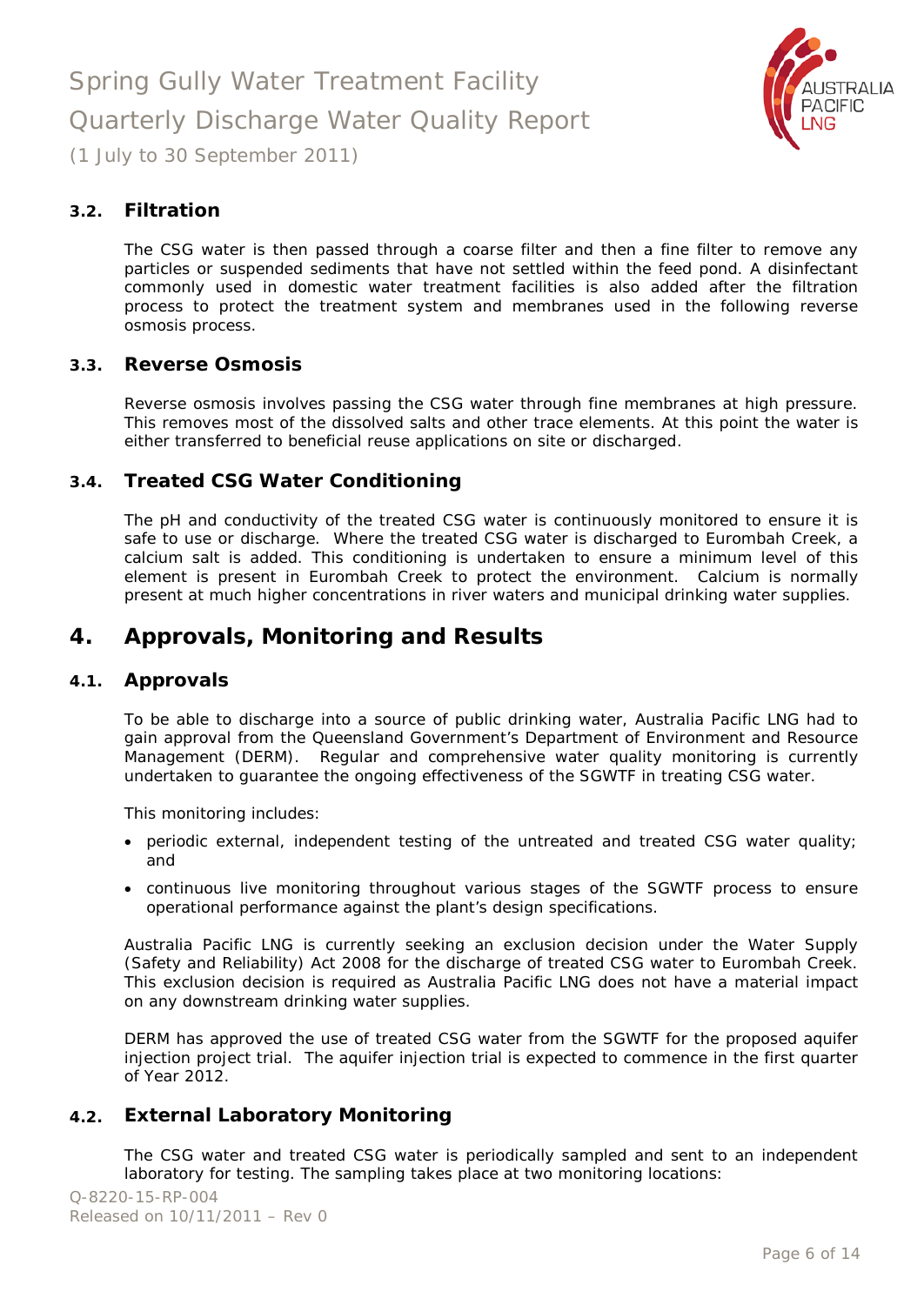# Spring Gully Water Treatment Facility Quarterly Discharge Water Quality Report



(1 July to 30 September 2011)

- at the feed pond; and
- on exit from the desalination process (immediately prior to discharge).

The samples are tested for a comprehensive range of parameters and a summary is shown in Attachment 1 provided at the end of this report.

This water quality monitoring is undertaken using an industry-wide protocol developed by Standards Australia and DERM. Following these standards ensures the water samples are correctly obtained, stored and transported to allow accurate and representative testing in the laboratory.

The water is tested at the Queensland Health Forensic and Scientific Services laboratory. This laboratory is independent to Australia Pacific LNG's operations and is National Association of Testing Authorities (NATA) accredited.

*"NATA is the authority that provides independent assurance of technical competence through a proven network of best practice industry experts for customers who require confidence in the delivery of their products and services"* – NATA website.

During the third quarter of Year 2011, there were eight sampling occasions where treated CSG water was being discharged to Eurombah Creek, with the majority of treated CSG water being used for irrigation of the pongamia plantation. On seven sampling occasions, the treated CSG water met all the discharge water quality limits set by DERM prior to its discharge to Eurombah Creek. On one sampling occasion, one parameter, being total petroleum hydrocarbons (TPH), was reported as 249 µg/L. This is above the TPH water quality limit of 200 µg/L. The duplicate sample was sent to an alternate NATA accredited laboratory for analysis. The duplicate sample reported TPH as less than 100 µg/L. Given analysis of the duplicate sample did not detect TPH above 100 µg/L and no previous or past results have reported elevated TPH, no further action has been undertaken.

DERM was satisfied with the action Australia Pacific LNG took in relation to this one off TPH result on its discovery, its subsequent management and reporting.

The monitoring of untreated CSG water showed that after the initial process of settlement, aeration and oxygenation in the feed pond only nine parameters were found to be above the discharge water quality limits. After treatment by the SGWTF, all parameters were below the water quality limits, with one exception being TPH. This is summarised in the table further below. A complete summary of the monitoring data is provided in Attachment 1 of this report along with a glossary of the parameters analysed.

Those parameters that were detected in the treated CSG water are notably less than the discharge water quality limits. This confirms the SGWTF processes are both safe and reliable at treating CSG water prior to its discharge into a source of drinking water.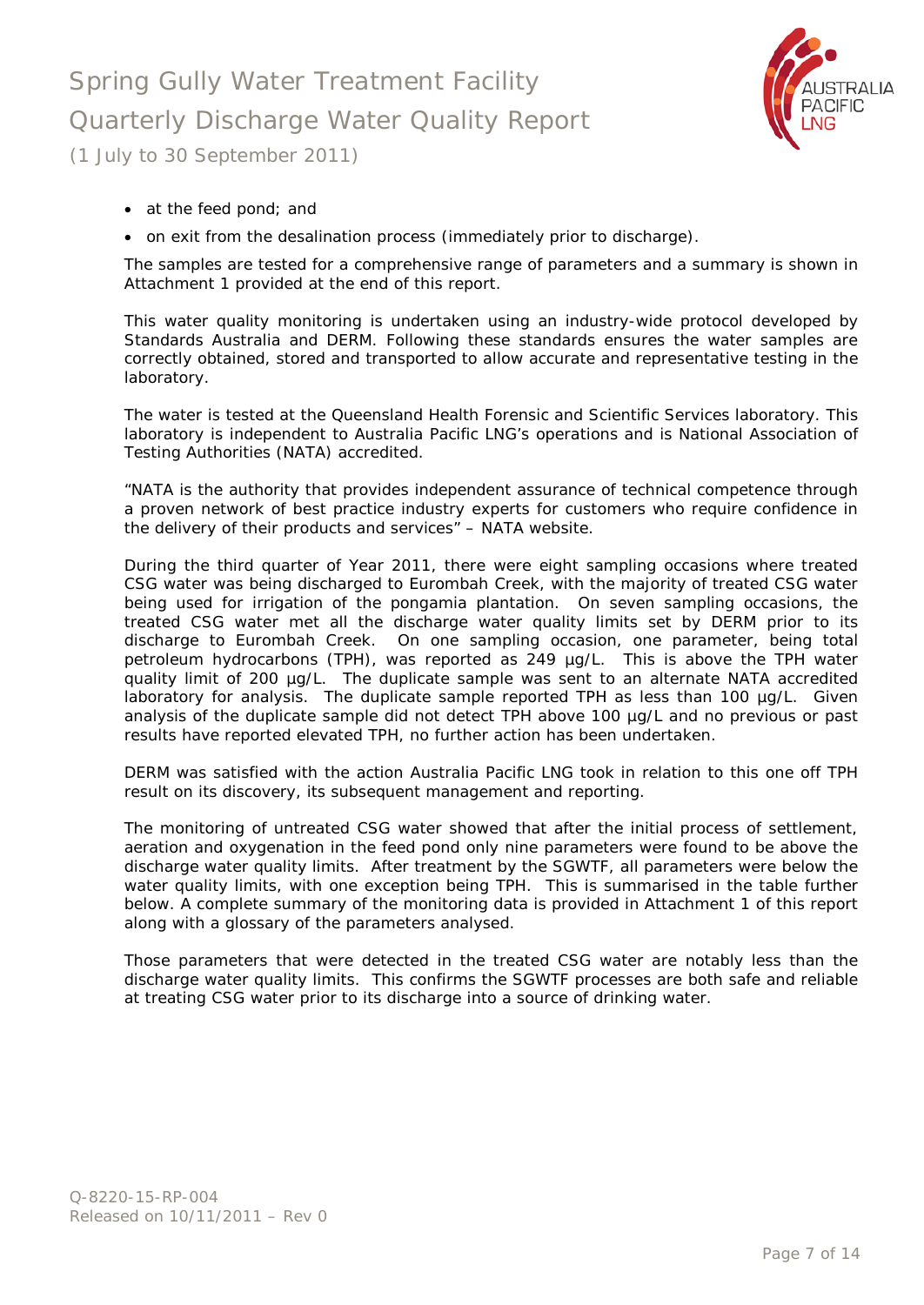

#### **Table 1 - Summary of the Characterisation Testing - Showing Detected Maximum Concentrations**

| Parameter                                     |                                        | Water<br><b>Quality Limit</b> | Unit      | <b>Maximum Detected</b><br><b>Concentration of Untreated</b><br><b>CSG Water (Feed Water)</b> | <b>Maximum Detecte</b><br><b>Concentration of</b><br><b>Treated CSG Wate</b><br>(prior to discharge |
|-----------------------------------------------|----------------------------------------|-------------------------------|-----------|-----------------------------------------------------------------------------------------------|-----------------------------------------------------------------------------------------------------|
|                                               | $Bromide^{1}$                          | 7000                          | $\mu$ g/L | 12000                                                                                         | 300                                                                                                 |
| <b>Inorganic</b><br><b>Compounds</b>          | Fluoride                               | 1500                          | $\mu$ g/L | 9200                                                                                          | 150                                                                                                 |
|                                               | <b>I</b> odide                         | 500                           | $\mu$ g/L | 3400                                                                                          | <b>ND</b>                                                                                           |
| <b>Inorganic</b><br><b>Compounds</b>          | pH (Lab)                               | $6.5 - 9.0$                   |           | 9.26                                                                                          | 7.58                                                                                                |
|                                               | Aluminium                              | 200                           | µg/L      | 660                                                                                           | 7                                                                                                   |
| <b>Metals</b>                                 | <b>Barium</b>                          | 700                           | $\mu$ g/L | 4100                                                                                          | 26                                                                                                  |
|                                               | 4000<br>Boron                          | $\mu$ g/L                     | 5400      | 390                                                                                           |                                                                                                     |
|                                               | Strontium                              | 4000                          | $\mu$ g/L | 4700                                                                                          | 120                                                                                                 |
| <b>Total Petroleum</b><br><b>Hydrocarbons</b> | <b>Total Petroleum</b><br>Hydrocarbons | 200                           | $\mu$ g/L | 426                                                                                           | 249                                                                                                 |

#### **Notes:**

Note 1: DERM approval requires monitoring of Bromine. This does not exist in this form in water but does exist as Bromide. Therefore, results have been reported as Bromide.

ND – Not detected by the Laboratory

#### <span id="page-7-0"></span>**4.3. SGWTF Online Indicator Monitoring**

The SGWTF has a number of online monitoring probes located throughout the treatment process. These provide real-time data about water quality. The online monitoring looks at a number of fundamental indicator parameters including pH, turbidity and conductivity.

It is not practical to continually test all of the parameters that are externally monitored; however the indicators checked by the online system provide a view of the performance of the facility. Should any of these indicators vary from their expected limits, the onsite use and discharge to any source of drinking water supply is suspended immediately until further investigation and monitoring is undertaken and any required corrections made.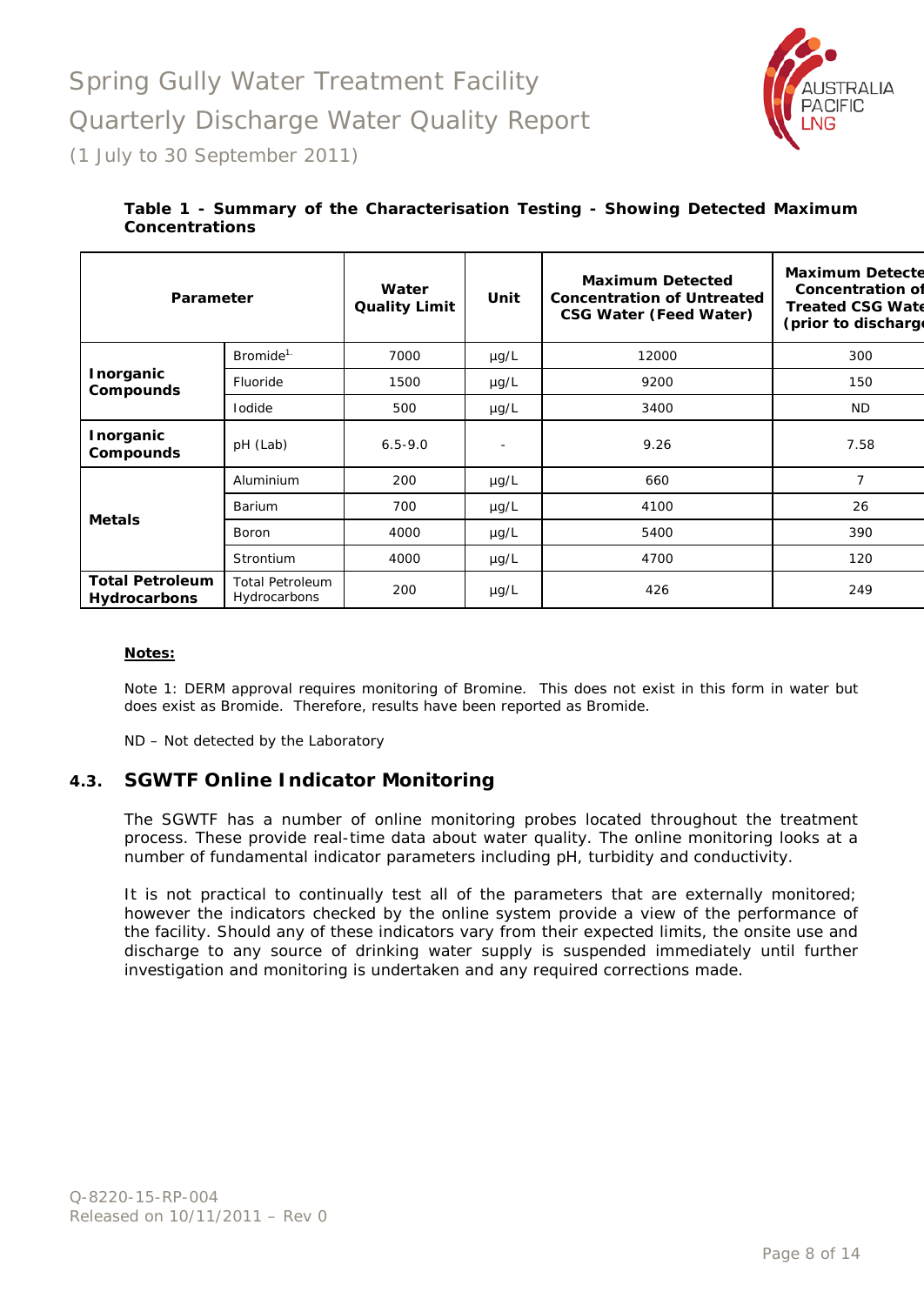

## <span id="page-8-0"></span>**Attachment 1: Summary of Weekly Treated CSG Water Quality Monitoring Results**

The following section presents a summary of the weekly monitoring undertaken on the treated CSG water discharged to Eurombah Creek. The monitoring results have been summarised to show the following:

**Parameter** – This lists the public health water quality parameters tested at the point of discharge. An explanation of the parameters is provided in the Glossary.

**Water Quality Limit** – This shows the limits set by DERM.

**Unit** –This shows the corresponding parameter unit of measurement. It is presented in micro-grams (µg)) per litre (L) unless otherwise stated. This unit can also be represented as 'parts per billion' (ppb). Exceptions to this are listed in the reporting tables.

**Maximum Detected Concentration Untreated CSG Water –** Shows maximum concentration recorded for samples taken within the feed pond.

**Maximum Detected Concentration Treated CSG Water** – Shows the maximum concentration recorded for samples taken immediately prior to discharge to Eurombah Creek. It should be noted that for the third quarter of Year 2011, there were only eight sampling occasions where discharge to Eurombah Creek was occurring. For the remaining time, treated CSG water was primarily being used for irrigation of the pongamia plantation.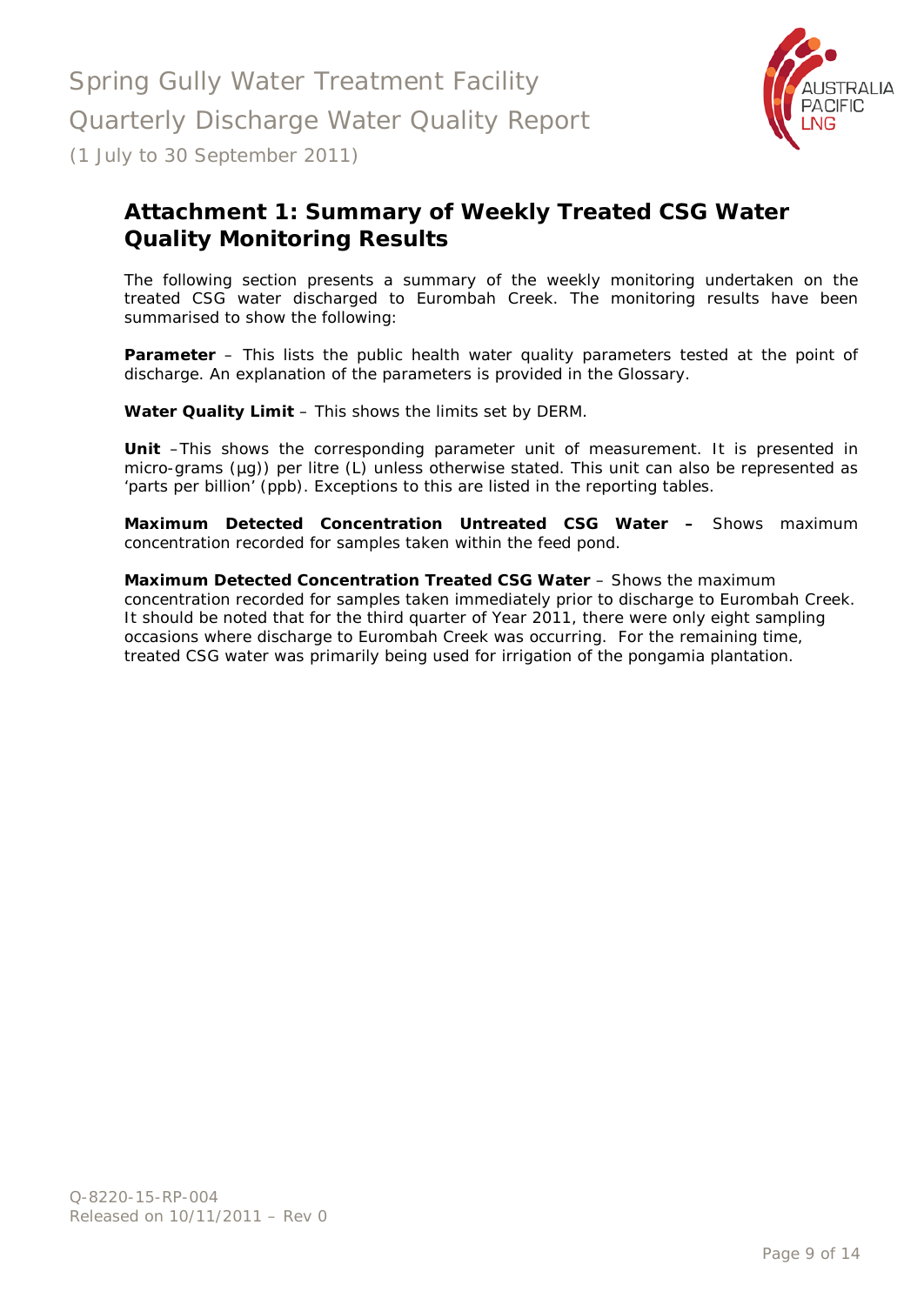

|                                         | Parameter               | <b>Water Quality Limit</b> | Unit           | <b>Maximum Detected</b><br><b>Concentration of Untreated</b><br><b>CSG Water (Feed Water)</b> | <b>Maximum Detected</b><br><b>Concentration of Treated CSG</b><br>Water (prior to discharge) |
|-----------------------------------------|-------------------------|----------------------------|----------------|-----------------------------------------------------------------------------------------------|----------------------------------------------------------------------------------------------|
|                                         | Benzene                 | $\mathbf{1}$               | $\mu g/L$      | <b>ND</b>                                                                                     | <b>ND</b>                                                                                    |
| <b>BTEX</b>                             | Ethylbenzene            | 300                        | $\mu$ g/L      | <b>ND</b>                                                                                     | <b>ND</b>                                                                                    |
|                                         | Toluene                 | 800                        | $\mu$ g/L      | <b>ND</b>                                                                                     | <b>ND</b>                                                                                    |
|                                         | Xylene Total            | 600                        | $\mu$ g/L      | <b>ND</b>                                                                                     | <b>ND</b>                                                                                    |
| <b>Disinfection</b>                     | Bromochloroacetonitrile | 200                        | $\mu g/L$      | Refer Note 1                                                                                  | <b>ND</b>                                                                                    |
| <b>Byproducts</b>                       | Dichloroacetonitrile    | 2                          | $\mu g/L$      | Refer Note 1                                                                                  | <b>ND</b>                                                                                    |
| Endocrine-<br><b>Disrupting</b>         | <b>Bisphenol A</b>      | 200                        | $\mu$ g/L      | <b>ND</b>                                                                                     | <b>ND</b>                                                                                    |
| <b>Chemicals and</b><br><b>Hormones</b> | Nonylphenol             | 500                        | $\mu$ g/L      | <b>ND</b>                                                                                     | <b>ND</b>                                                                                    |
|                                         | Bromide <sup>2.</sup>   | 7000                       | $\mu$ g/L      | 12000                                                                                         | 300                                                                                          |
|                                         | Calcium                 | >5000                      | $\mu g/L$      | 11000                                                                                         | 97000                                                                                        |
|                                         | Cyanide Total           | 80                         | $\mu$ g/L      | <b>ND</b>                                                                                     | <b>ND</b>                                                                                    |
| Inorganic                               | Fluoride                | 1500                       | $\mu$ g/L      | 9200                                                                                          | 150                                                                                          |
| Compounds                               | $I$ odide $2$           | 500                        | $\mu g/L$      | 3400                                                                                          | <b>ND</b>                                                                                    |
|                                         | pH (Lab)                | $6.5 - 9.0$                | $\blacksquare$ | 9.26                                                                                          | 7.58                                                                                         |
|                                         | Sulphate                | 500000                     | $\mu$ g/L      | <b>ND</b>                                                                                     | <b>ND</b>                                                                                    |
|                                         | Aluminium               | 200                        | $\mu g/L$      | 660                                                                                           | $\overline{7}$                                                                               |
| <b>Metals</b>                           | Antimony                | 3                          | $\mu g/L$      | 0.2                                                                                           | <b>ND</b>                                                                                    |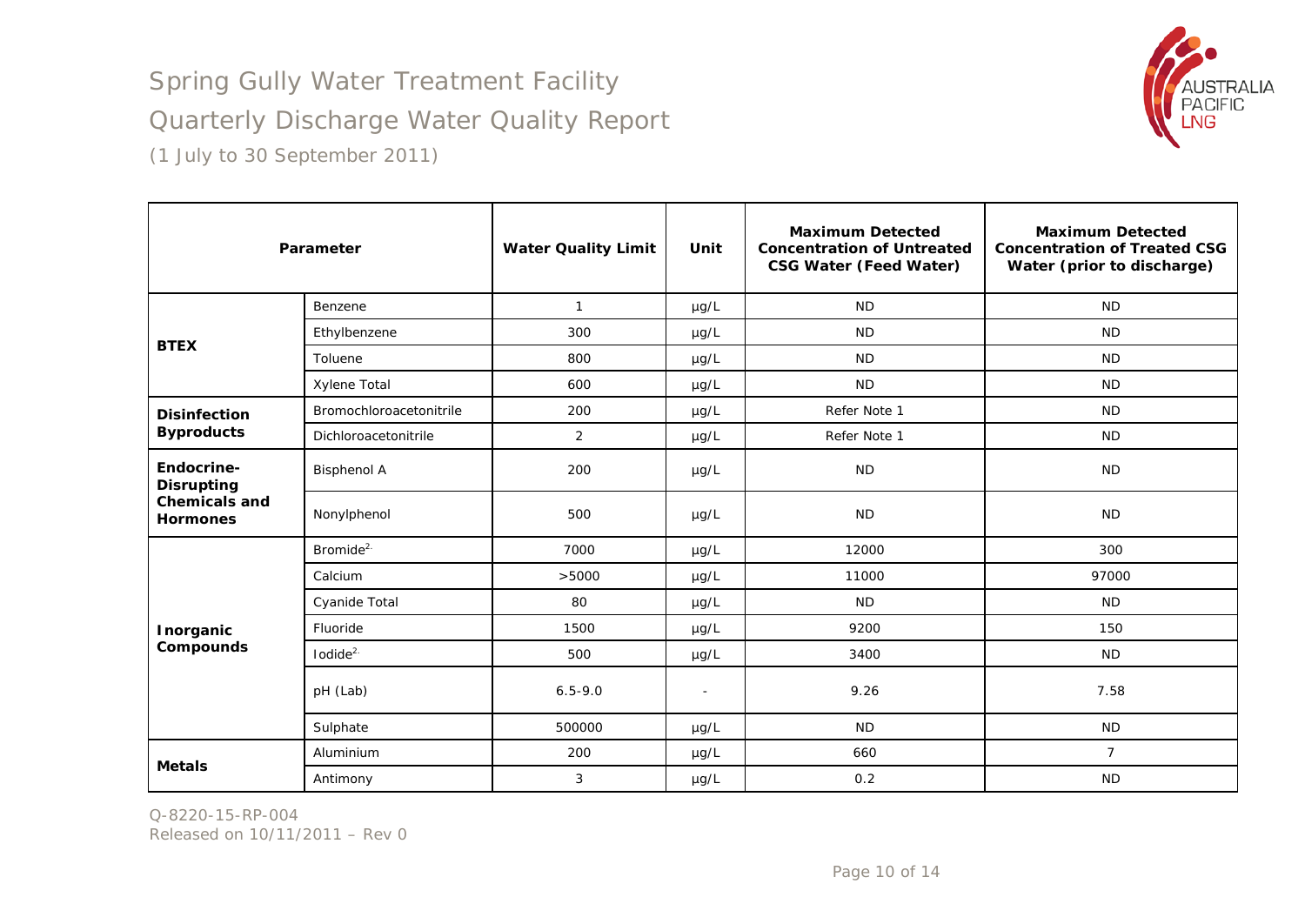

|                     | Parameter                        | <b>Water Quality Limit</b> | Unit      | <b>Maximum Detected</b><br><b>Concentration of Untreated</b><br><b>CSG Water (Feed Water)</b> | <b>Maximum Detected</b><br><b>Concentration of Treated CSG</b><br>Water (prior to discharge) |
|---------------------|----------------------------------|----------------------------|-----------|-----------------------------------------------------------------------------------------------|----------------------------------------------------------------------------------------------|
|                     | Arsenic                          | $\overline{7}$             | µg/L      | 4.5                                                                                           | <b>ND</b>                                                                                    |
|                     | Barium                           | 700                        | µg/L      | 4100                                                                                          | 26                                                                                           |
|                     | <b>Boron</b>                     | 4000                       | $\mu$ g/L | 5400                                                                                          | 390                                                                                          |
|                     | Cadmium                          | $\overline{2}$             | µg/L      | 0.2                                                                                           | <b>ND</b>                                                                                    |
|                     | Chromium (hexavalent)            | 50                         | µg/L      | 0.5                                                                                           | 0.2                                                                                          |
|                     | Copper                           | 2000                       | µg/L      | 3                                                                                             | $\mathbf{1}$                                                                                 |
|                     | Lead                             | 10                         | $\mu$ g/L | 0.6                                                                                           | <b>ND</b>                                                                                    |
|                     | Manganese                        | 500                        | $\mu$ g/L | 21                                                                                            | 0.3                                                                                          |
|                     | Mercury                          | $\mathbf{1}$               | $\mu$ g/L | <b>ND</b>                                                                                     | <b>ND</b>                                                                                    |
|                     | Molybdenum                       | 50                         | $\mu$ g/L | 1.8                                                                                           | <b>ND</b>                                                                                    |
|                     | Nickel                           | 20                         | µg/L      | 1.1                                                                                           | <b>ND</b>                                                                                    |
|                     | Selenium                         | 10                         | µg/L      | 0.2                                                                                           | <b>ND</b>                                                                                    |
|                     | Silver                           | 100                        | µg/L      | <b>ND</b>                                                                                     | <b>ND</b>                                                                                    |
|                     | Strontium                        | 4000                       | $\mu$ g/L | 4700                                                                                          | 120                                                                                          |
|                     | Uranium                          | 20                         | µg/L      | 0.4                                                                                           | <b>ND</b>                                                                                    |
|                     | Vanadium                         | 50                         | µg/L      | 6.7                                                                                           | 1.2                                                                                          |
|                     | Zinc                             | 3000                       | $\mu$ g/L | 30                                                                                            | $\mathbf{1}$                                                                                 |
| <b>Nitrosamines</b> | N-Nitrosodimethylamine<br>(NDMA) | 0.1                        | $\mu$ g/L | Refer Note 1                                                                                  | <b>ND</b>                                                                                    |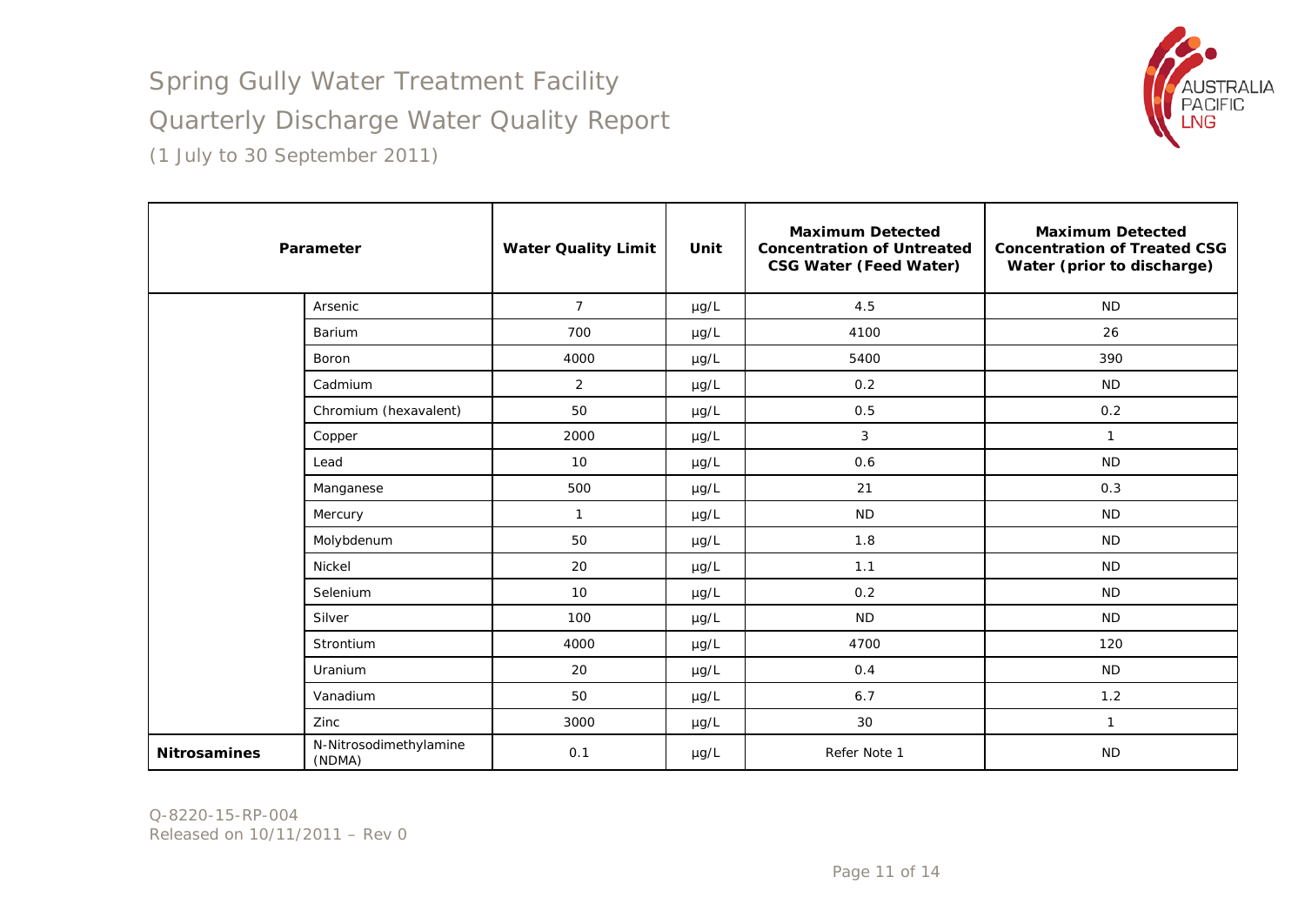## Spring Gully Water Treatment Facility Quarterly Discharge Water Quality Report



(1 July to 30 September 2011)

|                                               | Parameter                              | <b>Water Quality Limit</b> | Unit      | <b>Maximum Detected</b><br><b>Concentration of Untreated</b><br><b>CSG Water (Feed Water)</b> | <b>Maximum Detected</b><br><b>Concentration of Treated CSG</b><br>Water (prior to discharge) |
|-----------------------------------------------|----------------------------------------|----------------------------|-----------|-----------------------------------------------------------------------------------------------|----------------------------------------------------------------------------------------------|
| <b>Poly Aromatic</b><br>Hydrocarbons          | Benzo(a) pyrene                        | 0.01                       | $\mu$ g/L | <b>ND</b>                                                                                     | <b>ND</b>                                                                                    |
|                                               | Alpha Emitters                         | 0.5                        | Bq/L      | <b>ND</b>                                                                                     | <b>ND</b>                                                                                    |
| Radiological<br><b>Products</b>               | <b>Beta Emitters</b>                   | 0.5                        | Bq/L      | <b>ND</b>                                                                                     | <b>ND</b>                                                                                    |
|                                               | Radon                                  | 0.5                        | Bq/L      | 0.4                                                                                           | <b>ND</b>                                                                                    |
| <b>Total Petroleum</b><br><b>Hydrocarbons</b> | <b>Total Petroleum</b><br>Hydrocarbons | 200                        | $\mu$ g/L | 426                                                                                           | 249                                                                                          |
| <b>Trihalomethanes</b>                        | <b>Total Trihalomethanes</b>           | 200                        | $\mu$ g/L | Refer Note 1                                                                                  | <b>ND</b>                                                                                    |

#### **Notes:**

Note 1: Untreated CSG water is not analysed for these parameters as they are a by-product of adding disinfectant and are therefore not expected to occur in these samples.

Note 2: DERM approval refers to Bromine. This does not exist in this form in water but does exist as Bromide. Therefore results have been reported as Bromide.

ND – Not detected by the Laboratory.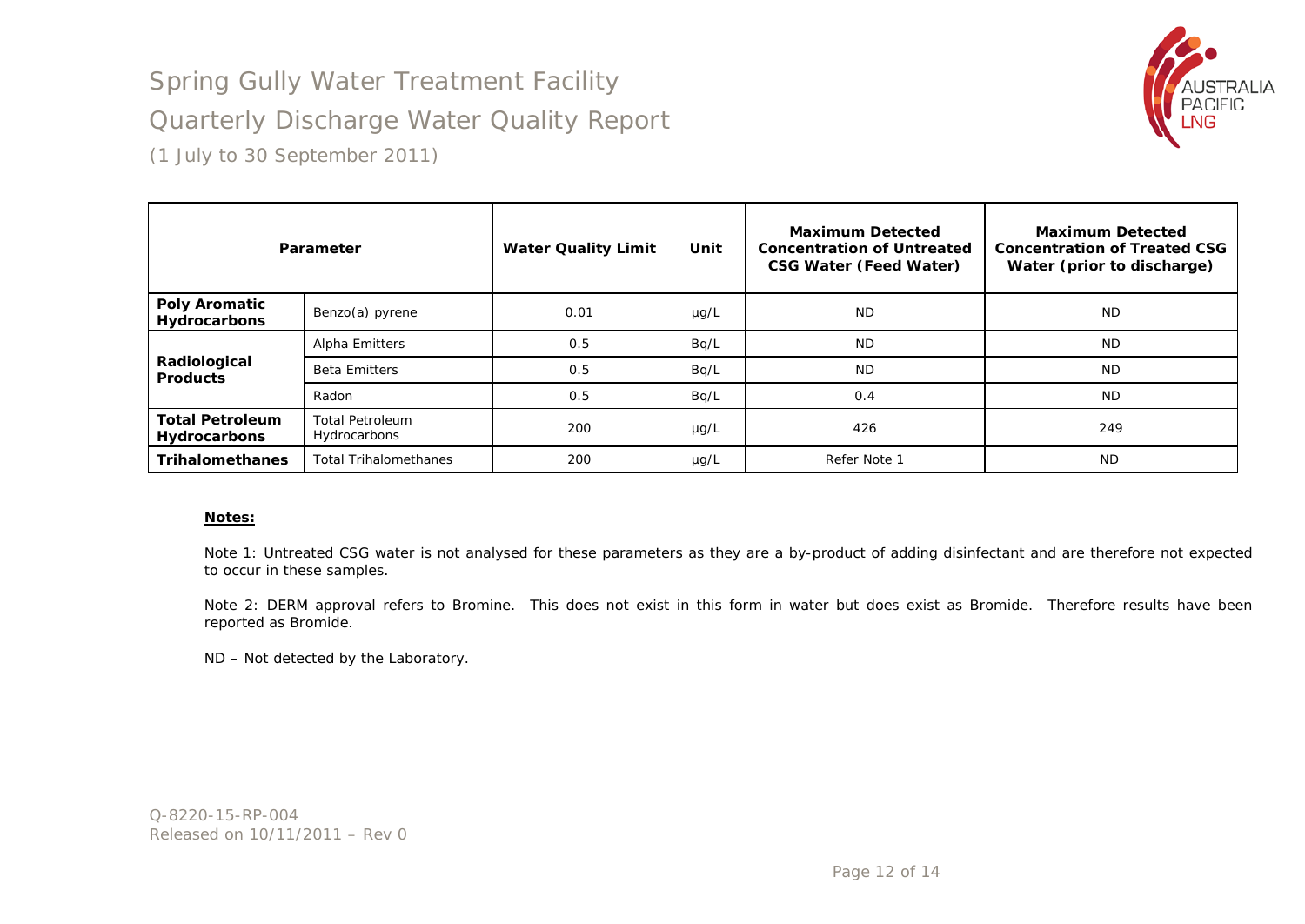

## <span id="page-12-0"></span>**Glossary**

Whilst this document reports the quality of the discharged treated CSG water, extensive and weekly sampling is undertaken across the Facility, including testing the water pre and post treatment. This allows Australia Pacific LNG to understand the composition of the CSG water and treat it to ensure it can be discharged to a source of drinking water.

The parameters set by DERM consider a wide chemistry associated with the petrochemical, oil and gas and water treatment industries. A brief definition of the sets of parameters contained within the reported information is provided below.

**BTEX** – BTEX is an acronym representing benzene, toluene, ethylbenzene, and xylenes. These are compounds that may be associated with oil and gas production. BTEX are generally not associated with CSG production, although may occur at trace levels.

**Chlorinated Hydrocarbons** – These are organic compounds that may be generated as a by-product of chlorination. They are considered commonplace in everyday life and can occur naturally, in some animals or as the by-product of fires.

**Disinfection By-products** – Disinfectants are routinely used in water treatment facilities to remove biological contaminants (predominantly algae and bacteria) that may decrease the efficiency and integrity of the water treatment process. Disinfectants may react with naturally-occurring matter to form by-products.

**Endocrine-Disrupting Chemicals (EDCs) and Hormones** – The two relevant compounds include Bisphenol A (BPA) and Nonylphenol. BPA is often associated with moulded plastic. Nonylphenol can be found in commercial detergents.

**Haloacetic acids** – These can be a by-product of drinking water chlorination or chloramination (that is the use of disinfectant). These are routine methods used for disinfection of drinking water to remove bacteria and other microbiological organisms.

**Inorganic Compounds** – These compounds are non-carbon based elements. In terms of drinking water chemistry they include compounds such as ammonia, bromide and fluoride.

**Metals** – These naturally occur in drinking water due to the water passing through metalenriched rock. Certain metals are essential for life. Also specific metal-based salts, namely calcium is added to the treated CSG water prior to discharge to the Creek to ensure a minimum level is present to protect the environment.

**Nitrosomines** – These compounds are commonly associated with water treatment facilities that utilise choramines for disinfection and include N-Nitrosodiethylamine (NDEA) and N-Nitrosodimethylamine (NDMA).

**Poly Aromatic Hydrocarbons (PAH)** – PAH occur in oil, coal and tar products and may be associated with water extracted from coal seams at low levels. They are naturally occurring and do not readily dissolve in water.